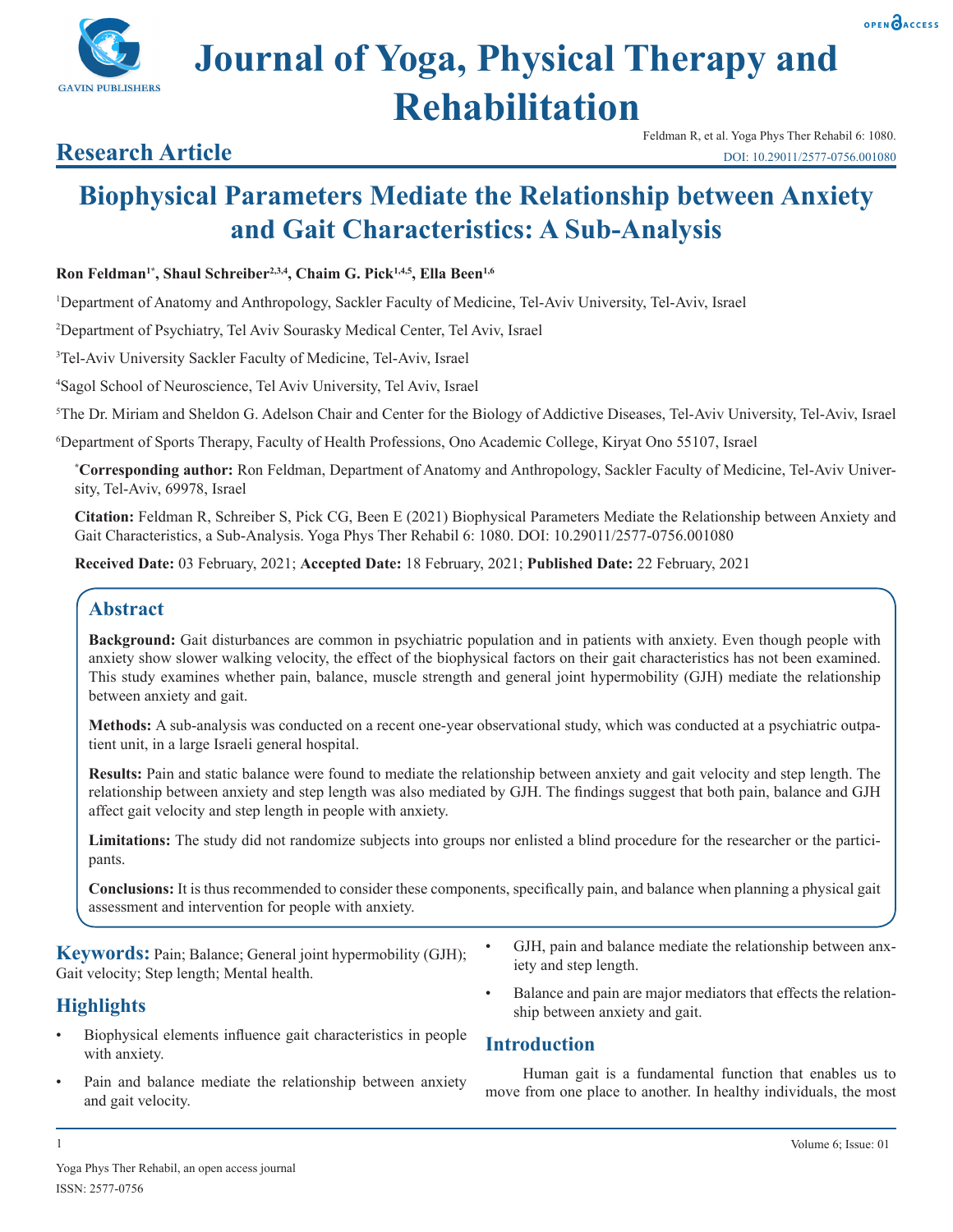influential factors on gait velocity include pain, balance, muscle strength, and GJH [1-6]. Asymmetrical gait pattern and slow gait velocity were found in individuals suffering from musculoskeletal pain [7-10]; Patients with balance dysfunction often demonstrate gait disturbances and slow gait velocity, thus suggesting that balance plays a major role in maintaining normal walking speed [11- 13]; weak lower limb and trunk muscles can lead to slow walking velocity [6,14,15]; and Generalized Joint Hypermobility (GJH) is associated with slower walking velocity and increased incidence of musculoskeletal injury [1,16], probably as a result of pain and joint instability that is more common in individuals with GJH [5,17].

Gait disturbances are common in the psychiatric population and were recently reported in patients with anxiety [18-22]. These disturbances are thought to reflect impaired cortical and subcortical function [23,24].

Although a number of studies have examined gait in the context of anxiety disorder [18,19,21,25,26], and the biophysical components affecting walking speed in humans is well documented [2,4,6,27,28], to the best of our knowledge, no study examined the biophysical factors that influence gait characteristics in patients with anxiety.

Therefore, the current study aims to evaluate which biophysical components (pain, balance, muscle strength and GJH) affect gait characteristics (velocity, step length and cadence) in a group of people with anxiety. To do so, we will (a) assess group differences in gait and biophysical parameters between people with anxiety and healthy individuals; (b) examine the relationship between biophysical components (pain, balance, GJH, and muscle strength) and gait characteristics; and (c) evaluate whether these biophysical components mediate the relationship between anxiety and gait characteristics.

#### **Method**

#### Study Setting, Design and Population

This is a sub-analysis of a former observational study from our lab (Feldman et al., 2019), where we examined a group of individuals suffering from anxiety symptoms (rather than a diagnosed anxiety disorder) and a healthy control group of individuals without anxiety. The study was approved by the hospital's IRB (Approval number 0447-16-TLV). A total of 93 participants were divided into two groups: An anxiety group consisting of 48 participants (27 female, 21 male), who were being treated and examined at the Tel Aviv Sourasky Medical Center's psychiatric outpatient clinic, and a control group of 45 participants (25 female, 20 male), who were under examination at the Department of Anatomy and Anthropology, Sackler Faculty of Medicine at Tel-Aviv University. Both groups consisted of various ages and mixed genders. The observations and data collection were conducted between January 2017 and May 2018. For further information on study participants, please see Feldman et al., (2019) [21].

#### **Inclusion Criteria**

The following criteria served as a prerequisite to participation in the study:

**Research group:** Patients (men and women, 18-65 years of age) at a psychiatric outpatient clinic who displayed anxiety symptoms (≥14 on the Hamilton Anxiety Rating Scale) and possessed sufficient knowledge of the Hebrew language (needed to comprehend and complete the research questionnaires).

**Control group:** Volunteers (men and women, 18-65 years of age) without anxiety symptoms  $(\leq 5$  on the Hamilton Anxiety Rating Scale), recruited from Tel-Aviv University, who possessed sufficient knowledge of the Hebrew language (needed to comprehend and complete the research questionnaires).

#### **Exclusion Criteria**

The following exclusionary criteria were enforced: Any preexisting psychotic condition, any major affective condition (either mania or depression), a neurological or neuropsychological disorder (e.g., head injury), an orthopedic disorder that causes gait difficulties, vestibular issues or dizziness, cardiovascular disease, inability to comprehend questions on the research instruments, fever at the time of participation or trauma that may cause pain. No one was excluded based on the HAM-A score. Exclusion criteria for the anxiety group were decided upon according to their medical records, and the group was kept under the control and supervision of the head of the psychiatric outpatient clinic at Tel Aviv Sourasky Medical Center, whereas the exclusion criteria for the control group were based on self-report.

#### **Procedure**

Participants were asked to fill a consent form, and then answer the following three questionnaires:

- A socio-demographic and medical questionnaire (see Table 1);
- The Hamilton Anxiety Rating Scale (HAM-A) [29]. The top cut-off point in the scale is 14 points and the bottom cut-off point is 5. A score greater than or equal to 14 suggests clinical anxiety, which classifies the participant in the anxiety group. A score lower than or equal to 5 classifies the participant as healthy. A score between 5 and 14 suggests that the person has partial and nonclinical anxiety symptoms.
- Pain intensity was rated on the numeric rating scale (NRS) with a score range between 0 (no pain) and 10 (high-intensity pain) [30,31].

Participants underwent a series of physical examinations following the questionnaire.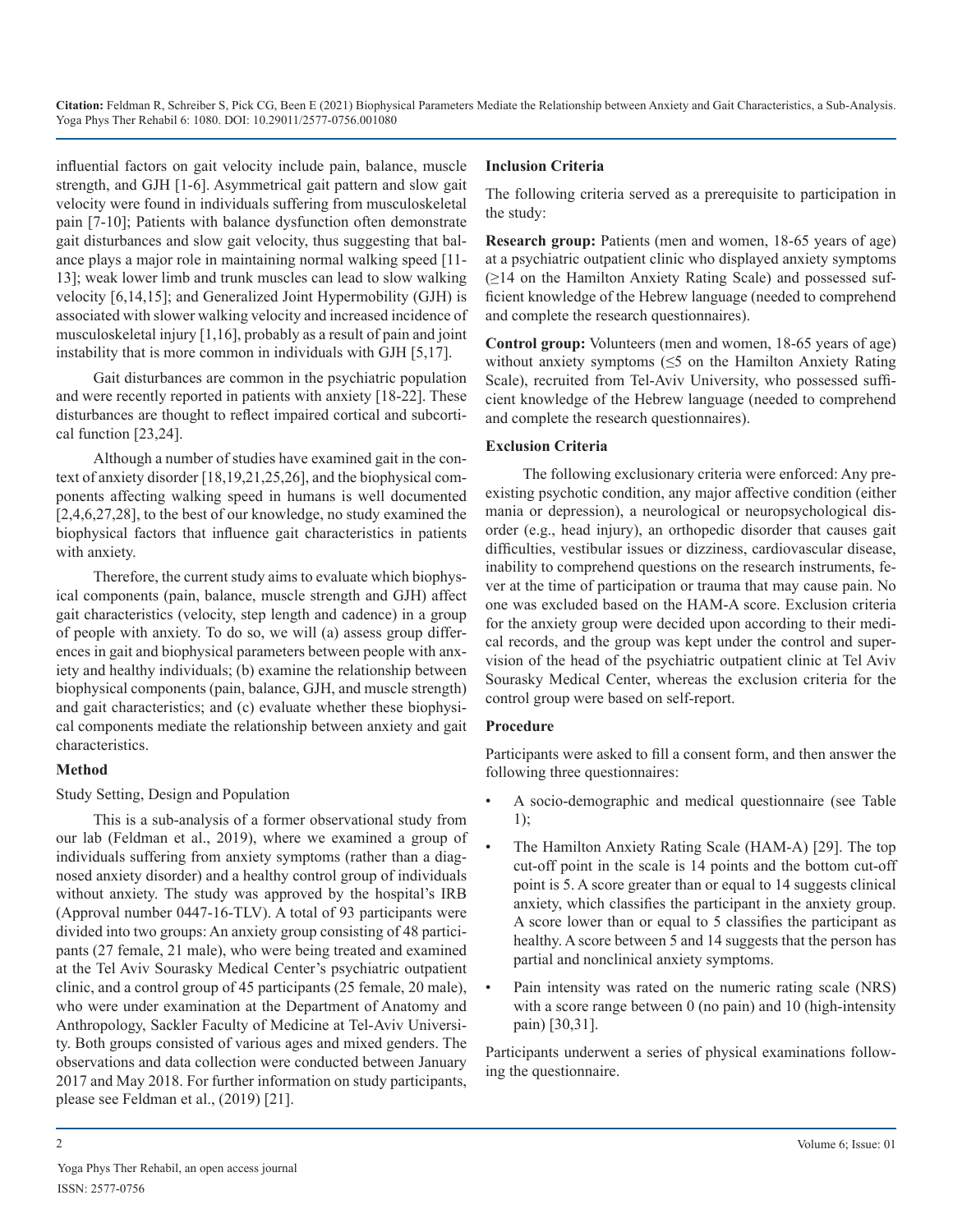| <b>Variables</b>       | Control group $(N=45)$ | Anxiety group $(N=48)$ | p       |
|------------------------|------------------------|------------------------|---------|
| Gender (M/F)           | 25/20                  | 27/21                  | 0.95    |
| Age (years)            | 40.8 (12.62)           | 40.3 (12.84)           | 0.85    |
| Weight (kg)            | 67.3 (14.95)           | 72.5 (22.01)           | 0.19    |
| Height $(m)$           | 1.6(0.09)              | 1.7(0.14)              | 0.65    |
| BMI $(Kg/m2)$          | 23.9(4.17)             | 24.9(5.95)             | 0.60    |
| Education (years)      | 13.3(1.82)             | 12.4(1.77)             | 0.14    |
| HAM-A (score)          | 2.2(1.75)              | 35.9 (11.92)           | < 0.001 |
| Hand dominance (RT/LT) | 39/6                   | 44/4                   | 0.32    |

Frequencies and descriptive statistics of study participants. The first six variables are presented as means, with standard deviations provided in parentheses. The last two variables (hand dominance) are presented as frequencies (n). Kg – Kilogram; BMI – Body Mass Index; HAM-A – Hamilton Anxiety Rating Scale; Hand Dominance: RT – Right; LT – Left.

**Table 1:** Baseline participant characteristics.

#### **Physical examination**

The principal researcher, a certified physiotherapist, conducted the physical assessment.

A 10 MWT (10-meter walking test) was used to measure spatiotemporal gait parameters. The test was conducted in a 20-meter long corridor and consisted of a 14-meter path. Participants were asked to walk 10 meters, with an added 2 meters for acceleration and another 2 for deceleration. Four points along the course were marked with adhesive tape, denoting the two ends of the 10-meter walkway, and the acceleration and deceleration point. The acceleration and deceleration points were disregarded in the data collection. Verbal instructions (in Hebrew) were given before the test: "I will say: ready, set, go. When I say 'go', walk as safely as you can in your normal, comfortable speed until I say stop." Time was measured with a stopwatch from the moment the participants crossed the starting line, up to the moment they passed the 10-meter mark, completing a 10-meter walk at a comfortable pace. Walking time and the number of steps were used to determine spatiotemporal gait parameters. The average time and number of steps in three paths were documented [32-36]. Eventually, mean gait velocity (m/sec), step length (m) and cadence (steps/sec) were calculated for each participant.

The Unipedal Stance Test (UST) was used to assess static balance. Participants were asked to stand barefoot on one foot, cross their arms over their chest, then raise their other leg toward the ankle of their weight-bearing leg without touching it. The participants were asked to focus on a spot on the wall in front of them, at eye level. A stopwatch was used to measure the duration of time the participant was able to stand on one foot, from the moment the participant raised their foot off the floor until the moment the participant either: (1) used their arms (i.e., uncrossed them); (2) used their raised foot (moved it toward or away from the standing leg or

touched the floor); (3) moved the weight-bearing foot to maintain balance (i.e., rotated foot on the ground); or (4) a maximum of 45 seconds had elapsed. The process was repeated three times. The average duration of all three trials was recorded [37,38].

 GJH was evaluated using the Beighton Criteria, a standard assessment tool employed in clinical settings that was used in multiple studies in the evaluation of joint hypermobility presence. It assesses participants' ability to perform nine maneuvers, which helps evaluate the joint range of motion at five separate areas in the body: right and left passive dorsiflexion of the pinky toe at 90° or more; right and left passive opposition of the thumb to the flexor aspect of the forearm; right and left elbow hyperextension at 10° or more; right and left knee hyperextension at 10° or more; and forward flexion of the torso, with knees extended and both palms laid flat on the floor. Points were allocated for completion of each maneuver, with the maximum score being 9 (successful completion of all 9 items) and the minimum being 0 [5,39]. A Beighton score of 4 or higher signified GJH [5,39-41], and was therefore used as the cutoff point according to which outcomes were assessed.

JAMAR Hand Grip Dynamometer was used to evaluate muscle strength. It should be acknowledged that hand grip, an instrumental muscle strength measure, can be used as a tool for the rapid indication of general body muscle strength [42,43]. Participants were asked to sit with their shoulders adducted and neutrally rotated, elbow flexed at 90° , forearm in a neutral position, and wrist between 0° and 30° dorsiflexion and between 0° and 15° ulnar deviation. Once properly positioned, the participants were given specific verbal instructions (in Hebrew): "Squeeze as hard as you can, harder! Harder! And relax." The score of three successive trials for each hand was recorded. The average score of the three trials compared to the normative data was measured in kg [42–45].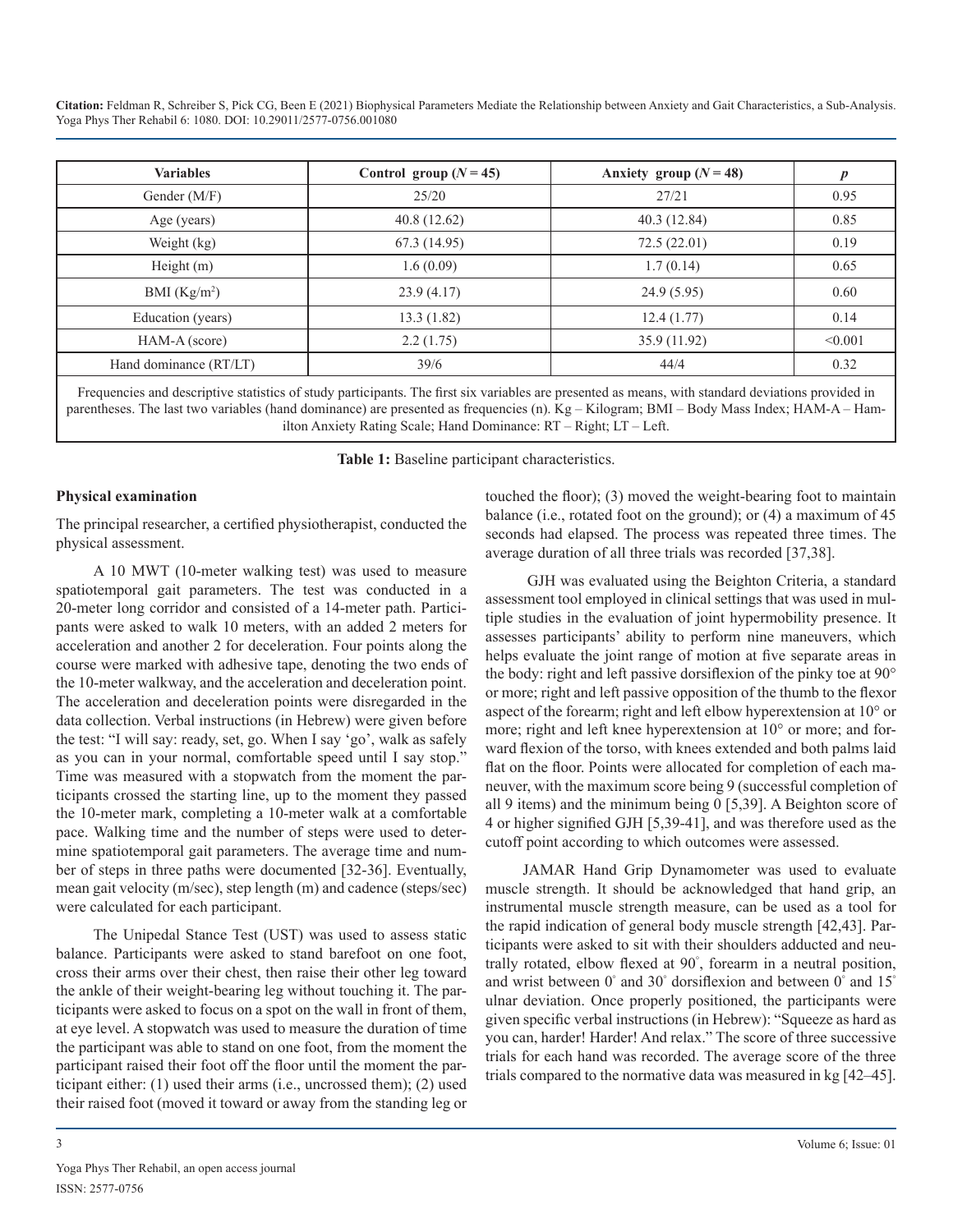#### **Statistical Analysis**

The statistical analysis was conducted using SPSS v24 (IBM Corp., Armonk, NY, USA), with a p-value of  $\leq 0.05$  defined as statistically significant. Normality of distribution was assessed using the Kolmogorov-Smirnov test. Step length and all distributions of the biophysical parameters were not normal. Differences between study groups in terms of socio-demographic and anthropometric variables and in-study variables were explored using t,  $\chi^2$  and Mann-Whitney tests, according to variables' scales and normality. Linear relationships between gait characteristics and biophysical parameters were evaluated using Spearman correlations. Mediation models were tested using Process command [46] Model 4. Process command estimates the 95% confidence interval (CI) of the indirect effect of the independent variable (IV) (i.e., anxiety) on the dependent variable (DV) (i.e., gait characteristics), by comparing the observed indirect effect against a bootstrapped distribution constructed from 1,000 parallel data sets. Each simulated parallel data set was constructed by randomly sampling from the observed data set with replacement. If the CI does not include zero, the indirect (mediated) effect is significantly different than zero [46,47].

#### **Results**

The results presented here include our new findings regarding pain, GJH, correlations and mediation effect combined with our previous findings regarding gait, balance, and muscle strength (see: Feldman et al., 2019) [21]. No significant differences were found between the two groups in terms of socio-demographic and anthropometric variables (Table 1). Furthermore, as expected, the anxiety group scored significantly higher on the Hamilton Anxiety Rating Scale than the control group (p<.001) (Table 1).

Group differences were found in all three-gait characteristics and three out of four biophysical components (Table 2). In the anxiety group, gait velocity and cadence were lower, step length was shorter, the pain was stronger, and the UST score was lower (indicating shorter time spent standing on one leg), Beighton score was higher (indicating GJH), compared to the control group. The groups did not differ in muscle strength in either right or left hands (Table 2).

|                                                                                                      | Control group $(N=45)$ |           | Anxiety group $(N=48)$ |           |                         |  |
|------------------------------------------------------------------------------------------------------|------------------------|-----------|------------------------|-----------|-------------------------|--|
|                                                                                                      | M                      | <b>SD</b> | M                      | <b>SD</b> | <b>Group difference</b> |  |
| Gait velocity                                                                                        | 1.42                   | 0.13      | 1.12                   | 0.17      | $t(91)=9.48***$         |  |
| Step length                                                                                          | 0.08<br>0.69           |           | 0.63                   | 0.08      | $U=664.50***$           |  |
| Cadence                                                                                              | 124.56                 | 10.67     | 106.93                 | 9.7       | $t(91)=8.34***$         |  |
| Pain                                                                                                 | 0.64                   | 1.82      | 5.85                   | 3.44      | $U=261.00***$           |  |
| <b>UST</b>                                                                                           | 44.23                  | 2.3       | 28.18                  | 14.48     | $U=367.00***$           |  |
| <b>GJH</b>                                                                                           | 1.6                    | 1.56      | 4.52                   | 2.21      | $U=322.50***$           |  |
| Hand grip RT                                                                                         | 29.49                  | 10.60     | 26.93                  | 12.87     |                         |  |
| Hand grip LT                                                                                         | 10.97<br>27.35         |           | 25.21                  | 12.46     | $U = 950.00$            |  |
| UST – Unipedal Stance Test; GJH – Generalized Joint Hypermobility; RT – Right; LT – Left; ***p≤.001. |                        |           |                        |           |                         |  |

**Table 2:** Group differences in gait and biophysical parameters.

Table 3 presents the relationships between gait characteristics and biophysical parameters. As can be seen in the table, in the entire sample, biophysical parameters were significantly correlated to gait characteristics, with one exception: The correlations between muscle strength measures and cadence were insignificant.

|                                                                                                                              | <b>Gait velocity</b> | Step length | Cadence   |  |  |
|------------------------------------------------------------------------------------------------------------------------------|----------------------|-------------|-----------|--|--|
| Pain                                                                                                                         | $-67***$             | $-.43***$   | $-.52***$ |  |  |
| UST                                                                                                                          | 66***                | $5.7***$    | 1 → * * * |  |  |
| GJH                                                                                                                          | $-.52***$            | $-33***$    | $2F***$   |  |  |
| Hand grip RT                                                                                                                 | $30^{**}$            | $.64***$    |           |  |  |
| Hand grip LT                                                                                                                 | $30^{**}$            |             | - 14      |  |  |
| UST – Unipedal Stance Test; GJH – Generalized Joint Hypermobility; $RT - Right$ ; $LT - Left$ ; $*p < 005$ , $**p \le 001$ . |                      |             |           |  |  |

**Table 3:** Correlations between gait and biophysical parameters.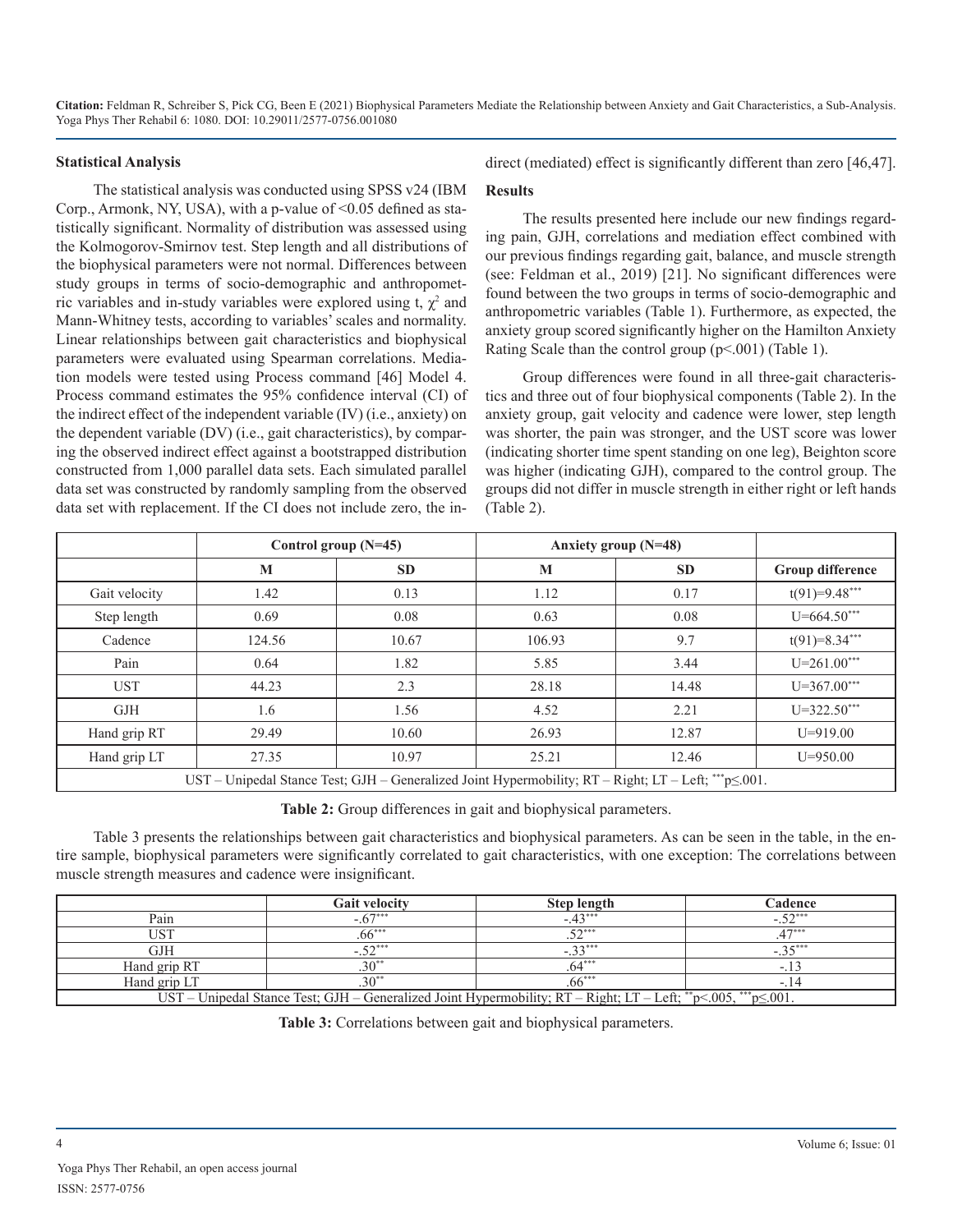Mediation effects of biophysical parameters on the relationship between anxiety and gait characteristics were explored using Process command, model 4, on SPSS. The basic mediation model is presented in Figure 1. The unstandardized path coefficients indicating the effects of anxiety on the mediators – biophysical parameters (path a), the effects of the mediators on gait characteristics (path b) and the direct effect of anxiety on gait characteristics (path c) are presented in Table 4. The estimations of the indirect effects, including the bootstrapping CIs, are also presented in Table 4.

|                                                                                                                                                                 |                 |                |            |               |             |                |            | <b>Indirect effect</b> |                |
|-----------------------------------------------------------------------------------------------------------------------------------------------------------------|-----------------|----------------|------------|---------------|-------------|----------------|------------|------------------------|----------------|
|                                                                                                                                                                 |                 | Path a         |            | Path b        |             | Path c         |            | (bootstrapping)        |                |
| <b>DV</b>                                                                                                                                                       | <b>Mediator</b> | B(SE)          | T          | B(SE)         | $\mathbf t$ | B(SE)          | t          | B(SE)                  | 95% CI         |
| Gait velocity                                                                                                                                                   |                 |                |            |               |             |                |            |                        |                |
|                                                                                                                                                                 | Pain            | 5.19(0.58)     | $8.91***$  | $-0.02(0.00)$ | $-3.44***$  | $-0.20(0.04)$  | $-4.85***$ | $-0.10(0.03)$          | $-0.17; -0.05$ |
|                                                                                                                                                                 | <b>UST</b>      | $-16.05(2.19)$ | $-7.34***$ | 0.00(0.00)    | $3.05***$   | $-0.23(0.04)$  | $-5.98***$ | $-0.07(0.02)$          | $-0.12; -0.02$ |
|                                                                                                                                                                 | <b>GJH</b>      | 2.92(0.40)     | $7.32***$  | $-0.01(0.01)$ | $-1.34$     | $-0.27(0.04)$  | $-6.74***$ | $-0.03(0.03)$          | $-0.11; 0.02$  |
|                                                                                                                                                                 | Hand grip RT    | $-2.56(2.45)$  | $-1.04$    | 0.00(0.00)    | $3.91***$   | $-0.29(0.03)$  | $-9.71***$ | $-0.01(0.01)$          | $-0.05; 0.01$  |
|                                                                                                                                                                 | Hand grip LT    | $-2.15(2.44)$  | $-0.88$    | 0.01(0.00)    | $4.15***$   | $-0.29(0.03)$  | $-9.86***$ | $-0.01(0.01)$          | $-0.04; 0.01$  |
| Step length                                                                                                                                                     |                 |                |            |               |             |                |            |                        |                |
|                                                                                                                                                                 | Pain            | 5.19(0.58)     | 8.91***    | $-0.01(0.00)$ | $-2.95***$  | $-0.01(0.02)$  | $-0.72$    | $-0.04(0.01)$          | $-0.08; -0.02$ |
|                                                                                                                                                                 | <b>UST</b>      | $-16.05(2.19)$ | $-7.34***$ | 0.00(0.00)    | $2.79**$    | $-0.02(0.02)$  | $-1.27$    | $-0.03(0.01)$          | $-0.05; -0.01$ |
|                                                                                                                                                                 | <b>GJH</b>      | 2.92(0.40)     | $7.32***$  | $-0.01(0.00)$ | $-2.12*$    | $-0.03(0.02)$  | $-1.63$    | $-0.03(0.01)$          | $-0.06; -0.01$ |
|                                                                                                                                                                 | Hand grip RT    | $-2.56(2.45)$  | $-1.04$    | 0.00(0.00)    | $7.02***$   | $-0.05(0.01)$  | $-3.68***$ | $-0.01(0.01)$          | $-0.03; 0.01$  |
|                                                                                                                                                                 | Hand grip LT    | $-2.15(2.44)$  | $-0.88$    | 0.00(0.00)    | $7.69***$   | $-0.05(0.01)$  | $-3.90***$ | $-0.01(0.01)$          | $-0.03; 0.01$  |
| Cadence                                                                                                                                                         |                 |                |            |               |             |                |            |                        |                |
|                                                                                                                                                                 | Pain            | 5.19(0.58)     | $8.91***$  | $-0.33(0.39)$ | $-0.85$     | $-15.76(2.93)$ | $-5.38***$ | $-1.71(2.06)$          | $-5.75; 2.32$  |
|                                                                                                                                                                 | <b>UST</b>      | $-16.05(2.19)$ | $-7.34***$ | 0.06(0.10)    | 0.6         | $-16.65(2.68)$ | $-6.22***$ | $-0.98(1.49)$          | $-3.60; 2.34$  |
|                                                                                                                                                                 | <b>GJH</b>      | 2.92(0.40)     | $7.32***$  | 0.51(0.56)    | 0.92        | $-19.12(2.66)$ | $-7.18***$ | 1.50(1.79)             | $-2.34; 4.94$  |
|                                                                                                                                                                 | Hand grip RT    | $-2.56(2.45)$  | $-1.04$    | $-0.22(0.09)$ | $-2.49**$   | $-18.18(2.07)$ | $-8.80***$ | 0.56(0.69)             | $-0.36; 2.41$  |
|                                                                                                                                                                 | Hand grip LT    | $-2.15(2.44)$  | $-0.88$    | $-0.24(0.09)$ | $-2.71**$   | $-18.14(2.05)$ | $-8.84***$ | 0.51(0.71)             | $-0.49; 2.32$  |
| DV- Dependent Variable (gait velocity, step length, cadence); UST - Unipedal Stance Test; GJH - Generalized Joint Hypermobility; RT - Right; LT                 |                 |                |            |               |             |                |            |                        |                |
| $-$ Left; $p<.05$ , $p<.01$ , $p<.001$ , $\#p=.06$ . Path a= effect of anxiety on the mediator; Path b= effect of the mediator on the DV; Path c= direct effect |                 |                |            |               |             |                |            |                        |                |
| of anxiety on the DV. The coefficients are unstandardized.                                                                                                      |                 |                |            |               |             |                |            |                        |                |

**Table 4:** Single mediation models for the relationship between anxiety and gait characteristics.



**Figure 1:** Mediation model; Path a= effect of anxiety on the mediator; Path b= effect of the mediator on dependent variables (DV); Path c= direct effect of anxiety on the DV.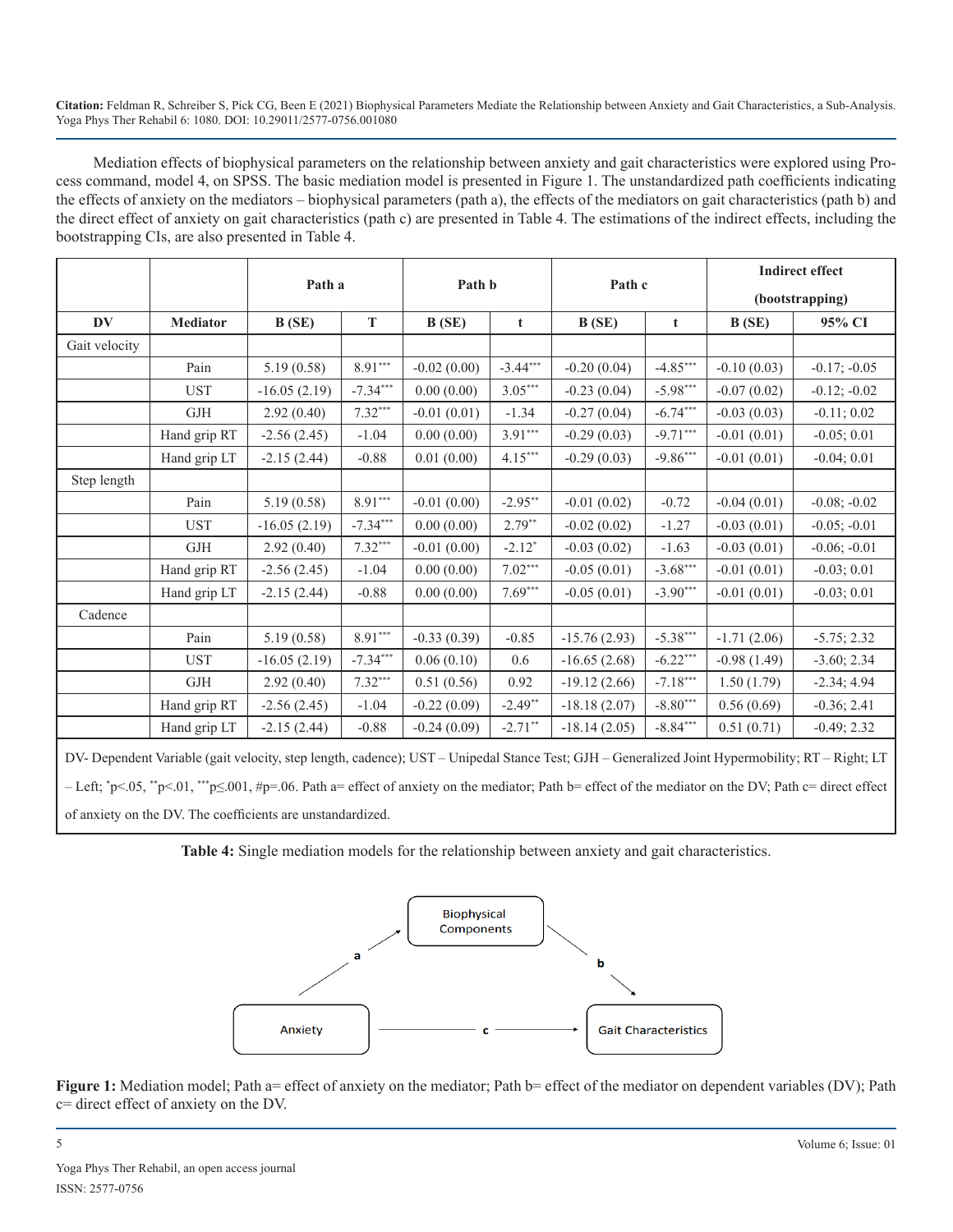Anxiety had a direct effect on all gait characteristics, i.e. velocity, cadence and step length (path c). On top of that, as can be seen in Table 4, pain and UST mediated the relationship between anxiety and gait velocity, and the relationship between anxiety and step length (Figure 2a+b). The relationship between anxiety and step length was also mediated by GJH (Figure 2b). Thus, anxiety was related to higher levels of pain and GJH, and lower levels of balance, which in turn were related to lower gait velocity and step length (Table 4). Cadence was not mediated by biophysical parameters.



**Figure 2:** Mediation models for the relationship between anxiety and gait characteristics; a. Gait velocity model, b. Step length model.

### **Discussion**

While the previous study demonstrated the differences in gait characteristics between people with anxiety to healthy individuals [21], the current study reveals the biophysical parameters that contribute to these differences. Our findings indicate that anxiety is related to higher levels of pain and GJH, and lower levels of balance, which in turn are related to lower gait velocity and step length. Specifically, the significant components that influence gait velocity were pain and balance; and the significant components that influence step length were pain, balance and GJH. Cadence was only affected directly by anxiety, with no mediation of biophysical components. Therefore, the differences in gait velocity and step length between healthy individuals and people with anxiety stem from a combination of the anxiety itself and poor balance, higher level of pain and higher levels of GJH found in these patients. This should not come as a surprise to us, since balance, pain and GJH are known to influence gait characteristics in healthy individuals. On the other hand, while in healthy individuals muscle

strength has an important role in gait velocity, we found no such relationship in people with anxiety.

Balance is a dominant factor that influences gait in people with anxiety, as a deficit in balance is expressed in slow walking speed and short step length. This is in agreement with previous studies, which showed that balance impairment may lead to walking speed declines and shorter steps [2,11-13,48-51]. It is also in agreement with studies that showed a strong relationship between balance disorders and anxiety in a number of young and adult populations [11,52-54]. Anxiety can, directly and indirectly, influence balance control, either by producing an ineffective balance response or by masking or modifying underlying balance deficits.

Pain had a significant correlation with all three gait characteristics. It was therefore not surprising to find that pain was a dominant mediator influencing the relationship between anxiety and walking speed. Pain appears to be a unique domain as a cause of disablement. Given the fundamental nature of walking and the fact that it is an oft-prescribed activity for patients with anxiety [55], it is important to have a better understanding of the effect of pain on walking [4]. Just as the relationship between pain and spatiotemporal gait parameters is well documented in chronic orthopedic disorders [8,9,20,56], so is the relationship between pain and anxiety [57,58]. Pain is an important domain in people with anxiety [57], and is often overlooked by practitioners when it comes to patients with mental disorders [59,60]. Our results suggest that when aiming to improve gait in people with anxiety, pain should be taken into consideration.

Studies propose a number of mechanisms that may explain this relationship [58,61,62]. Hayashi et al. (2016) [20] suggest that a vicious cycle of fear-avoidance may be initiated when the pain prompts dysfunctional interpretations. Anxiety and avoidance of activity lead to deteriorated muscle strength and, consequently, limited activity, e.g., gait. Pain-related fear and anxiety-induced responses (e.g., avoidance, hypervigilance, disuse, disability) may in turn lower the threshold at which subsequent pain will be experienced. 20 Respectively, it can be assumed that people with anxiety are more prone to pain disturbances, which in turn, influence their gait characteristics, i.e., they tend to walk slower and have a shorter step length.

The results of the study demonstrate a direct relationship between anxiety and GJH, as measured by the Beighton score. A moderate and significant positive correlation was found between GJH and gait velocity, revealing a correlation between a high score on the Beighton scale and slow gait in people with anxiety. Finally, GHJ has a strong mediation effect on decreasing step length. These results are consistent with previous studies that reported a strong relationship between joint hypermobility syndrome and anxiety disorders, from young children to older adults [63-67]. GJH is associated with reduced trunk stability, slow walking velocity,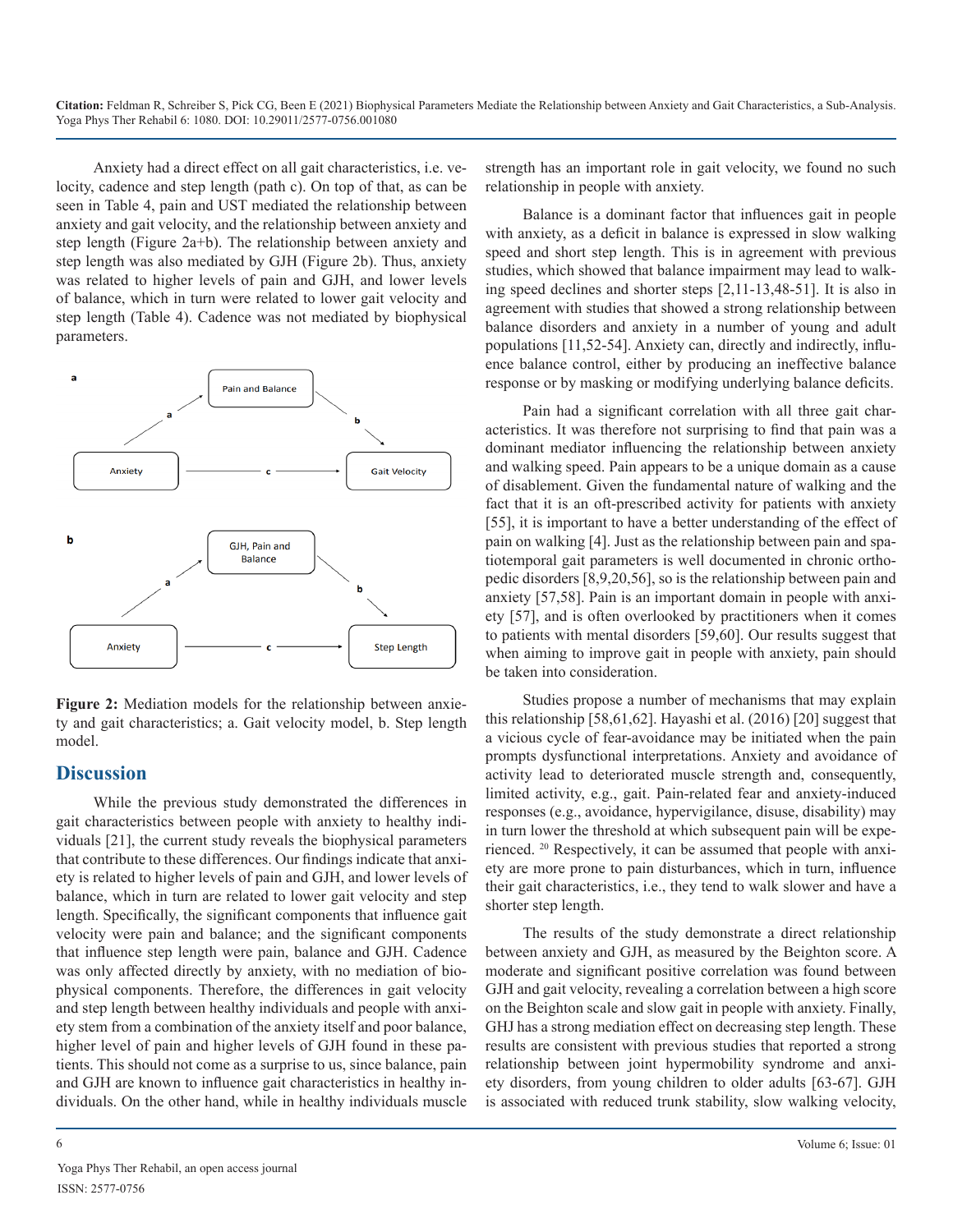higher joint moments during walking and increased incidence of musculoskeletal injury and pain [1,5,16,68].

Although there is no definitive evidence in the literature of the efficacy of a specific training regimen for people with GJH [69], it has recently been found that an 8-week training program that emphasizes spinal stabilization exercises is essential for pain reduction, spinal stability, and increase the endurance of thoracic strength among women with GJH [70]. Such an exercise regimen could potentially be beneficial to people with anxiety.

In accordance with previous studies that support the notion of muscle strength as a major biophysical component affecting spatiotemporal gait characteristics in humans [6,14,71], we found similar a relationship between muscle strength and gait characteristics in our sample group. On the other hand, the results presented here indicate that muscle strength has a negligible effect on gait characteristics in people with anxiety. This gap can be explained by the fact that the anxiety group had a large variance in muscle strength scores compared to healthy individuals.

# **Limitations**

It is important to note that the study was observational rather than a randomized and clinically controlled study, and there was no randomization of the subjects. Therefore, it did not allow to examine whether a certain physical characteristic was the cause of anxiety or the anxiety disorder was the cause of the physical deficiency. Further clinical research on these topics, with emphasis on gait and balance, and the relationship between these components and mental illnesses, such as anxiety, is needed.

# **Conclusions**

In conclusion, the results of this study highlight the major biophysical components that mediate the relationship between gait characteristics (walking speed and step length) and anxiety. While there is a direct influence of anxiety on gait characteristics (pass c), there is also a more complex route through mediation (pass a+b): Pain and balance influence gait velocity, while GJH, pain and balance influence step length. Given that biophysical elements influence gait characteristics, clinicians are advised to consider these biophysical components when assessing and treating a patient who is suffering from anxiety. These mostly refer to pain, balance and GJH, and a lesser extent to muscle force. When coupled with appropriate treatment, proper identification and treatment of these biophysical components can potentially contribute to improved functioning and participation in people with anxiety.

**Conflict of Interest:** No conflicts of interest were encountered in this study.

# **References**

- [Rombaut L, Malfait F, De Wandele I, et al. \(2011\) Balance, gait, falls,](https://pubmed.ncbi.nlm.nih.gov/21793229/) [and fear of falling in women with the hypermobility type of ehlers-dan](https://pubmed.ncbi.nlm.nih.gov/21793229/)[los syndrome. Arthritis Care Res.](https://pubmed.ncbi.nlm.nih.gov/21793229/)
- 2. [Hak L, Houdijk H, Steenbrink F, et al. \(2012\) Speeding up or slowing](https://pubmed.ncbi.nlm.nih.gov/22464635/)  [down?: Gait adaptations to preserve gait stability in response to bal](https://pubmed.ncbi.nlm.nih.gov/22464635/)[ance perturbations. Gait Posture](https://pubmed.ncbi.nlm.nih.gov/22464635/).
- 3. [Bandelow B, Zohar J, Hollander E, et al. \(2008\) World Federation of](https://pubmed.ncbi.nlm.nih.gov/18949648/)  [Societies of Biological Psychiatry guidelines for the pharmacological](https://pubmed.ncbi.nlm.nih.gov/18949648/)  [treatment of anxiety, obsessive-compulsive and post-traumatic stress](https://pubmed.ncbi.nlm.nih.gov/18949648/)  [disorders - first revision. World J Biol Psychiatry. 9: 248-312](https://pubmed.ncbi.nlm.nih.gov/18949648/).
- 4. [Simmonds MJ, Lee CE, Etnyre BR, Morris GS \(2012\) The influence](https://www.ncbi.nlm.nih.gov/pmc/articles/PMC3325118/)  [of pain distribution on walking velocity and horizontal ground reaction](https://www.ncbi.nlm.nih.gov/pmc/articles/PMC3325118/)  [forces in patients with low back pain. Pain Res Treat.](https://www.ncbi.nlm.nih.gov/pmc/articles/PMC3325118/)
- 5. [Simonsen EB, Tegner H, Alkjær T, et al. \(2012\) Gait analysis of adults](https://pubmed.ncbi.nlm.nih.gov/22364778/)  [with generalised joint hypermobility. Clin Biomech](https://pubmed.ncbi.nlm.nih.gov/22364778/).
- 6. [van der Krogt MM, Delp SL, Schwartz MH \(2012\) How robust is human](https://pubmed.ncbi.nlm.nih.gov/22386624/#:~:text=Our simulations revealed that normal,substantial increase in muscle stress.) [gait to muscle weakness? Gait Posture](https://pubmed.ncbi.nlm.nih.gov/22386624/#:~:text=Our simulations revealed that normal,substantial increase in muscle stress.).
- 7. [Zeni JA, Higginson JS \(2009\) Differences in gait parameters between](https://pubmed.ncbi.nlm.nih.gov/19285768/)  [healthy subjects and persons with moderate and severe knee osteoar](https://pubmed.ncbi.nlm.nih.gov/19285768/)[thritis: A result of altered walking speed? Clin Biomech.](https://pubmed.ncbi.nlm.nih.gov/19285768/)
- 8. [Debi R, Mor A, Segal O, et al. \(2009\) Differences in gait patterns, pain,](https://pubmed.ncbi.nlm.nih.gov/19825163/)  [function and quality of life between males and females with knee os](https://pubmed.ncbi.nlm.nih.gov/19825163/)[teoarthritis: A clinical trial. BMC Musculoskelet Disord.](https://pubmed.ncbi.nlm.nih.gov/19825163/)
- 9. [Marcum ZA, Zhan HL, Perera S, Moore CG, Fitzgerald GK, et al.](https://pubmed.ncbi.nlm.nih.gov/25040666/#:~:text=Conclusion%3A In a cross%2Dsectional,associated with decreased gait speed.) [\(2014\) Correlates of gait speed in advanced knee osteoarthritis. Pain](https://pubmed.ncbi.nlm.nih.gov/25040666/#:~:text=Conclusion%3A In a cross%2Dsectional,associated with decreased gait speed.)  [Med \(United States\).](https://pubmed.ncbi.nlm.nih.gov/25040666/#:~:text=Conclusion%3A In a cross%2Dsectional,associated with decreased gait speed.)
- 10. [Rosenbaum S, Tiedemann A, Sherrington C, Curtis J, Ward PB \(2014\)](https://pubmed.ncbi.nlm.nih.gov/24813261/)  [Physical Activity Interventions for People With Mental Illness. J Clin](https://pubmed.ncbi.nlm.nih.gov/24813261/)  [Psychiatry 75: 964-974.](https://pubmed.ncbi.nlm.nih.gov/24813261/)
- 11. [Bolmont B, Gangloff P, Vouriot A, Perrin PP \(2002\) Mood states and](https://pubmed.ncbi.nlm.nih.gov/12161271/)  [anxiety influence abilities to maintain balance control in healthy human](https://pubmed.ncbi.nlm.nih.gov/12161271/)  [subjects. Neurosci Lett 329: 96-100.](https://pubmed.ncbi.nlm.nih.gov/12161271/)
- 12. [Bolbecker AR, Hong SL, Kent JS, Klaunig MJ, O'Donnell BF, et al.](https://journals.plos.org/plosone/article?id=10.1371/journal.pone.0019824)  [\(2011\) Postural control in bipolar disorder: Increased sway area and](https://journals.plos.org/plosone/article?id=10.1371/journal.pone.0019824)  [decreased dynamical complexity. PLoS One 6.](https://journals.plos.org/plosone/article?id=10.1371/journal.pone.0019824)
- 13. [Espy DD, Yang F, Bhatt T, Pai YC \(2010\) Independent influence of gait](https://pubmed.ncbi.nlm.nih.gov/20655750/#:~:text=Recent studies have shown that,stability against slip%2Drelated falls.&text=The results supported our hypotheses,when a slip is encountered.)  [speed and step length on stability and fall risk. Gait Posture](https://pubmed.ncbi.nlm.nih.gov/20655750/#:~:text=Recent studies have shown that,stability against slip%2Drelated falls.&text=The results supported our hypotheses,when a slip is encountered.).
- 14. [Willén C, Stibrant Sunnerhagen K, Ekman C, Grimby G \(2004\) How is](https://pubmed.ncbi.nlm.nih.gov/15605327/)  [walking speed related to muscle strength? A study of healthy persons](https://pubmed.ncbi.nlm.nih.gov/15605327/)  [and persons with late effects of polio. Arch Phys Med Rehabil.](https://pubmed.ncbi.nlm.nih.gov/15605327/)
- 15. [Flansbjer UB, Downham D, Lexell J \(2006\) Knee Muscle Strength,](https://pubmed.ncbi.nlm.nih.gov/16813786/)  [Gait Performance, and Perceived Participation After Stroke. Arch Phys](https://pubmed.ncbi.nlm.nih.gov/16813786/)  [Med Rehabil.](https://pubmed.ncbi.nlm.nih.gov/16813786/)
- 16. [Wolf JM, Cameron KL, Owens BD \(2011\) Impact of joint laxity and](https://pubmed.ncbi.nlm.nih.gov/21807914/#:~:text=Hypermobility is common in young,and osteoarthritis of the hand.)  [hypermobility on the musculoskeletal system. J Am Acad Orthop Surg.](https://pubmed.ncbi.nlm.nih.gov/21807914/#:~:text=Hypermobility is common in young,and osteoarthritis of the hand.)
- 17. [Schmid S, Luder G, Mueller Mebes C, et al. \(2013\) Neuromechani](https://pubmed.ncbi.nlm.nih.gov/24120181/)[cal gait adaptations in women with joint hypermobility - An exploratory](https://pubmed.ncbi.nlm.nih.gov/24120181/) [study. Clin Biomech.](https://pubmed.ncbi.nlm.nih.gov/24120181/)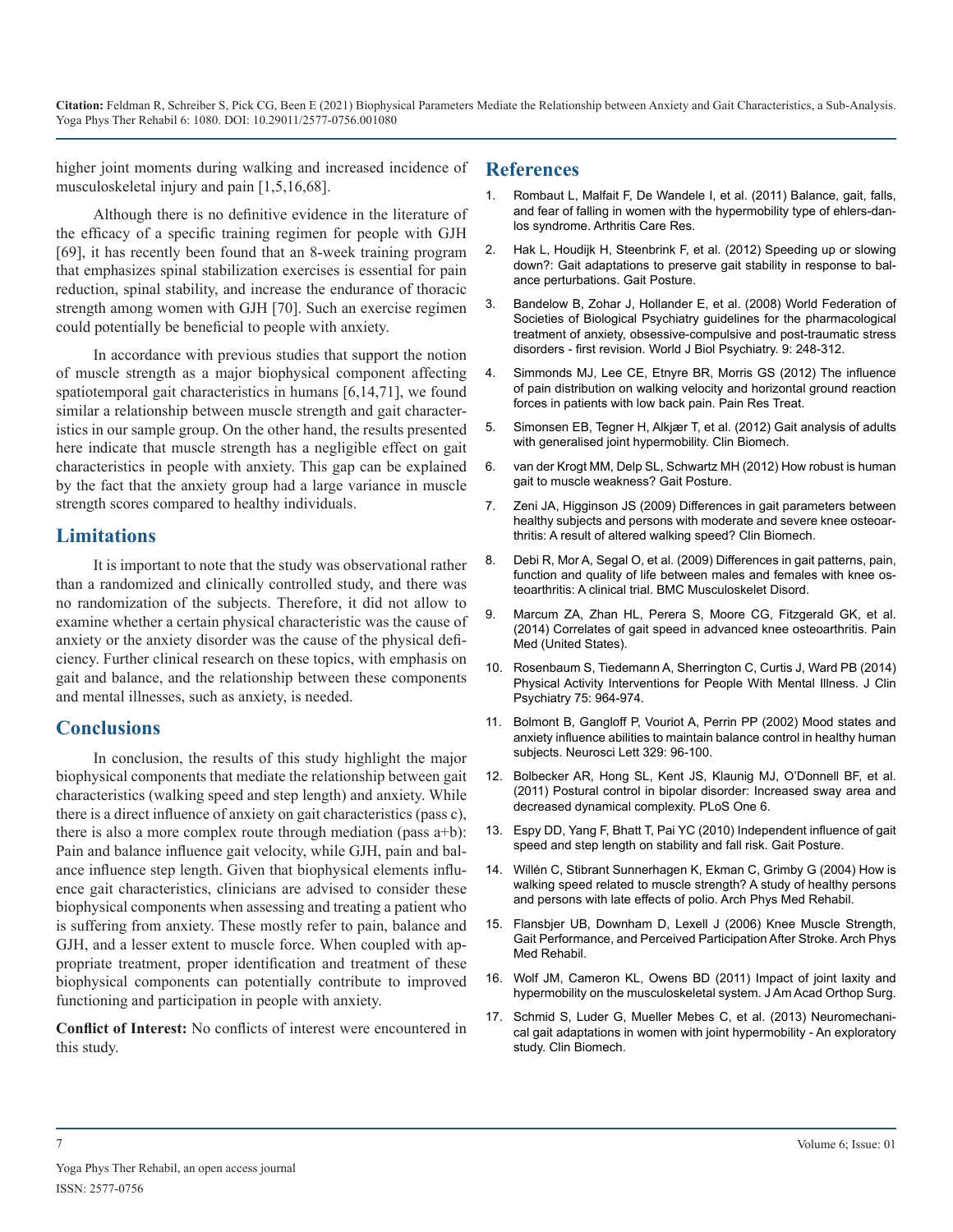- 18. [Young WR, Wing AM, Hollands MA \(2012\) Influences of state anxiety](https://pubmed.ncbi.nlm.nih.gov/21808071/)  [on gaze behavior and stepping accuracy in older adults during adap](https://pubmed.ncbi.nlm.nih.gov/21808071/)[tive locomotion. Journals Gerontol - Ser B Psychol Sci Soc Sci.](https://pubmed.ncbi.nlm.nih.gov/21808071/)
- 19. [Staab JP, Balaban CD, Furman JM \(2013\) Threat assessment and](https://pubmed.ncbi.nlm.nih.gov/24057833/) [locomotion: Clinical applications of an integrated model of anxiety and](https://pubmed.ncbi.nlm.nih.gov/24057833/)  [postural control. Semin Neurol.](https://pubmed.ncbi.nlm.nih.gov/24057833/)
- 20. [Hayashi K, Kako M, Suzuki K, et al. \(2016\) Gait speeds associated](https://academic.oup.com/painmedicine/article/17/3/606/1888476)  [with anxiety responses to pain in osteoarthritis patients. Pain Med](https://academic.oup.com/painmedicine/article/17/3/606/1888476)  [\(United States\). 17: 606-613.](https://academic.oup.com/painmedicine/article/17/3/606/1888476)
- 21. [Feldman R, Schreiber S, Pick CG, Been E \(2019\) Gait, balance, mo](https://pubmed.ncbi.nlm.nih.gov/31493621/)[bility and muscle strength in people with anxiety compared to healthy](https://pubmed.ncbi.nlm.nih.gov/31493621/)  [individuals. Hum Mov Sci 67.](https://pubmed.ncbi.nlm.nih.gov/31493621/)
- 22. [Feldman R, Schreiber S, Been E \(2020\) Gait, Balance and Posture in](https://www.researchgate.net/publication/338711223_Gait_Balance_and_Posture_in_Major_Mental_Illnesses_Depression_Anxiety_and_Schizophrenia)  [Major Mental Illnesses: Depression, Anxiety and Schizophrenia](https://www.researchgate.net/publication/338711223_Gait_Balance_and_Posture_in_Major_Mental_Illnesses_Depression_Anxiety_and_Schizophrenia) .
- 23. [Lemke MR \(1999\) Motor phenomena in depression. Nervenarzt: 70.](https://pubmed.ncbi.nlm.nih.gov/10434259/)
- 24. [Sanders RD, Gillig PM \(2010\) Gait and its assessment in psychiatry.](https://www.ncbi.nlm.nih.gov/pmc/articles/PMC2922365/)  [Psychiatry \(Edgmont\) 7: 38-43.](https://www.ncbi.nlm.nih.gov/pmc/articles/PMC2922365/)
- 25. [Davis JR, Campbell AD, Adkin AL, Carpenter MG \(2009\) The relation](https://pubmed.ncbi.nlm.nih.gov/18963992/#:~:text=Non%2Dfearful participants demonstrated a,COP displacements with increasing heights.)[ship between fear of falling and human postural control. Gait Posture](https://pubmed.ncbi.nlm.nih.gov/18963992/#:~:text=Non%2Dfearful participants demonstrated a,COP displacements with increasing heights.).
- 26. [Staab JP \(2014\) The influence of anxiety on ocular motor control and](https://pubmed.ncbi.nlm.nih.gov/24335800/)  [gaze. Curr Opin Neurol 27: 118-124](https://pubmed.ncbi.nlm.nih.gov/24335800/).
- 27. [Kang HG, Dingwell JB \(2008\) Effects of walking speed, strength and](https://pubmed.ncbi.nlm.nih.gov/18790480/#:~:text=Falls pose a tremendous risk,also caused by walking slower.)  [range of motion on gait stability in healthy older adults. J Biomech.](https://pubmed.ncbi.nlm.nih.gov/18790480/#:~:text=Falls pose a tremendous risk,also caused by walking slower.)
- 28. [Viccaro LJ, Perera S, Studenski SA. \(2011\) Is timed up and go better](https://pubmed.ncbi.nlm.nih.gov/21410448/)  [than gait speed in predicting health, function, and falls in older adults?](https://pubmed.ncbi.nlm.nih.gov/21410448/) [J Am Geriatr Soc](https://pubmed.ncbi.nlm.nih.gov/21410448/).
- 29. [Maier W, Buller R, Philipp M, Heuser I \(1988\) The Hamilton Anxiety](https://pubmed.ncbi.nlm.nih.gov/2963053/)  [Scale: reliability, validity and sensitivity to change in anxiety and de](https://pubmed.ncbi.nlm.nih.gov/2963053/)[pressive disorders. J Affect Disord 14: 61-68.](https://pubmed.ncbi.nlm.nih.gov/2963053/)
- 30. [Ferreira-Valente MA, Pais-Ribeiro JL, Jensen MP \(2011\) Validity of](https://pubmed.ncbi.nlm.nih.gov/21856077/#:~:text=Results showed statistically significant differences,in the responsivity between scales.)  [four pain intensity rating scales. Pain](https://pubmed.ncbi.nlm.nih.gov/21856077/#:~:text=Results showed statistically significant differences,in the responsivity between scales.).
- 31. [Hjermstad MJ, Fayers PM, Haugen DF, et al. \(2011\) Studies compar](https://pubmed.ncbi.nlm.nih.gov/21621130/)[ing numerical rating scales, verbal rating scales, and visual analogue](https://pubmed.ncbi.nlm.nih.gov/21621130/)  [scales for assessment of pain intensity in adults: A systematic litera](https://pubmed.ncbi.nlm.nih.gov/21621130/)[ture review. J Pain Symptom Manage.](https://pubmed.ncbi.nlm.nih.gov/21621130/)
- 32. [Bohannon RW, Andrews a W, Thomas MW \(1996\) Walking speed: ref](https://pubmed.ncbi.nlm.nih.gov/8832471/)[erence values and correlates for older adults. J Orthop Sports Phys](https://pubmed.ncbi.nlm.nih.gov/8832471/) [Ther 24: 86-90](https://pubmed.ncbi.nlm.nih.gov/8832471/).
- 33. [Bohannon RW, Williams Andrews A \(2011\) Normal walking speed: A](https://pubmed.ncbi.nlm.nih.gov/21820535/) [descriptive meta-analysis. Physiotherapy 97: 182-189.](https://pubmed.ncbi.nlm.nih.gov/21820535/)
- 34. [Marques A, Cruz J, Quina S, Regencio M, Jacome C \(2015\) Reliability,](https://pubmed.ncbi.nlm.nih.gov/26643361/) [Agreement and Minimal Detectable Change of the Timed Up & Go and](https://pubmed.ncbi.nlm.nih.gov/26643361/)  [the 10-Meter Walk Tests in Older Patients with COPD. COPD: 1-9.](https://pubmed.ncbi.nlm.nih.gov/26643361/)
- 35. [Peters DM, Fritz SL, Krotish DE \(2013\) Assessing the reliability and](https://pubmed.ncbi.nlm.nih.gov/22415358/)  [validity of a shorter walk test compared with the 10-Meter Walk Test](https://pubmed.ncbi.nlm.nih.gov/22415358/)  [for measurements of gait speed in healthy, older adults. J Geriatr Phys](https://pubmed.ncbi.nlm.nih.gov/22415358/)  [Ther 36: 24-30](https://pubmed.ncbi.nlm.nih.gov/22415358/).
- 36. [Wolf SL, Catlin P a, Gage K, Gurucharri K, Robertson R, et al. \(1999\)](https://pubmed.ncbi.nlm.nih.gov/10630281/)  [Establishing the reliability and validity of measurements of walking](https://pubmed.ncbi.nlm.nih.gov/10630281/)  [time using the Emory Functional Ambulation Profile. Phys Ther 79:](https://pubmed.ncbi.nlm.nih.gov/10630281/)  [1122-1133](https://pubmed.ncbi.nlm.nih.gov/10630281/).
- 37. [Hurvitz EA, Richardson JK, Werner RA, Ruhl AM, Dixon MR \(2000\)](https://pubmed.ncbi.nlm.nih.gov/10807096/)  [Unipedal stance testing as an indicator of fall risk among older outpa](https://pubmed.ncbi.nlm.nih.gov/10807096/)[tients. Arch Phys Med Rehabil 81: 587-591.](https://pubmed.ncbi.nlm.nih.gov/10807096/)
- 38. [Springer BA, Marin R, Cyhan T, Roberts H, Gill NW \(2007\) Normative](https://pubmed.ncbi.nlm.nih.gov/19839175/)  [Values for the Unipedal Stance Test with Eyes Open and Closed. J](https://pubmed.ncbi.nlm.nih.gov/19839175/) [Geriatr Phys Ther 30: 8-15.](https://pubmed.ncbi.nlm.nih.gov/19839175/)
- 39. [Gullo TR, Golightly YM, Flowers P, et al. \(2019\) Joint hypermobility is](https://pubmed.ncbi.nlm.nih.gov/30975124/)  [not positively associated with prevalent multiple joint osteoarthritis: A](https://pubmed.ncbi.nlm.nih.gov/30975124/)  [cross-sectional study of older adults. BMC Musculoskelet Disord.](https://pubmed.ncbi.nlm.nih.gov/30975124/)
- 40. [Boyle KL, Witt P R-KC \(2003\) Intrarater and interrater reliability of the](https://pubmed.ncbi.nlm.nih.gov/14737208/)  [Beighton and Horan Joint Mobility Index. J Athl Train 38: 281-285](https://pubmed.ncbi.nlm.nih.gov/14737208/).
- 41. [Smits-Engelsman B, Klerks M, Kirby A \(2011\) Beighton score: A valid](https://pubmed.ncbi.nlm.nih.gov/20850761/#:~:text=Results%3A More than 35%25 of,pain after exercise or sports.)  [measure for generalized hypermobility in children. J Pediatr.](https://pubmed.ncbi.nlm.nih.gov/20850761/#:~:text=Results%3A More than 35%25 of,pain after exercise or sports.)
- 42. [Moraes Gonçalves M, Marson RA, Sá Rego Fortes M de, Borba Neves](https://www.minervamedica.it/en/journals/medicina-dello-sport/article.php?cod=R26Y2018N03A0461) [E, Rodrigues Neto G, et al. \(2018\) The relationship between handgrip](https://www.minervamedica.it/en/journals/medicina-dello-sport/article.php?cod=R26Y2018N03A0461)  [strength and total muscle strength in the Brazilian army military per](https://www.minervamedica.it/en/journals/medicina-dello-sport/article.php?cod=R26Y2018N03A0461)[sonnel. Med dello Sport.](https://www.minervamedica.it/en/journals/medicina-dello-sport/article.php?cod=R26Y2018N03A0461)
- 43. [Wind AE, Takken T, Helders PJM, Engelbert RHH \(2010\) Is grip](https://pubmed.ncbi.nlm.nih.gov/19526369/#:~:text=Grip strength was strongly correlated,related to total muscle strength.)  [strength a predictor for total muscle strength in healthy children, ado](https://pubmed.ncbi.nlm.nih.gov/19526369/#:~:text=Grip strength was strongly correlated,related to total muscle strength.)[lescents, and young adults? Eur J Pediatr](https://pubmed.ncbi.nlm.nih.gov/19526369/#:~:text=Grip strength was strongly correlated,related to total muscle strength.).
- 44. [Hamilton GF, McDonald C, Chenier TC \(1992\) Measurement of grip](https://pubmed.ncbi.nlm.nih.gov/18796752/)  [strength: validity and reliability of the sphygmomanometer and jamar](https://pubmed.ncbi.nlm.nih.gov/18796752/)  [grip dynamometer. J Orthop Sports Phys Ther 16: 215-219.](https://pubmed.ncbi.nlm.nih.gov/18796752/)
- 45. [Massy-Westropp NM, Gill TK, Taylor AW, Bohannon RW, Hill CL](https://pubmed.ncbi.nlm.nih.gov/21492469/#:~:text=The study population was relatively,higher BMI between these ages.)  [\(2011\) Hand Grip Strength: Age and gender stratified normative data](https://pubmed.ncbi.nlm.nih.gov/21492469/#:~:text=The study population was relatively,higher BMI between these ages.)  [in a population-based study. BMC Res Notes 4](https://pubmed.ncbi.nlm.nih.gov/21492469/#:~:text=The study population was relatively,higher BMI between these ages.).
- 46. Hayes AF (2013) Chapter 1: Introduction. Introd to Mediat Moderation, Cond Process Anal A Regression-Based Approach.
- 47. [Preacher KJ, Hayes AF \(2008\) Asymptotic and resampling strategies](https://link.springer.com/article/10.3758/BRM.40.3.879)  [for assessing and comparing indirect effects in multiple mediator mod](https://link.springer.com/article/10.3758/BRM.40.3.879)[els. In: Behavior Research Methods.](https://link.springer.com/article/10.3758/BRM.40.3.879)
- 48. [Morio Y, Izawa K, Omori Y, et al. \(2019\) The Relationship between](https://pubmed.ncbi.nlm.nih.gov/30717332/#:~:text=Step length was determined from,to%2Dheight ratio was calculated.&text=The results suggest that the,aged 75 years or older.)  [Walking Speed and Step Length in Older Aged Patients. Diseases.](https://pubmed.ncbi.nlm.nih.gov/30717332/#:~:text=Step length was determined from,to%2Dheight ratio was calculated.&text=The results suggest that the,aged 75 years or older.)
- 49. [Hak L, Houdijk H, Beek PJ, Van Dieë JH \(2013\) Steps to take to en](https://pubmed.ncbi.nlm.nih.gov/24349379/#:~:text=Increasing stride frequency was found,or walking speed were found.)[hance gait stability: The effect of stride frequency, stride length, and](https://pubmed.ncbi.nlm.nih.gov/24349379/#:~:text=Increasing stride frequency was found,or walking speed were found.)  [walking speed on local dynamic stability and margins of stability. PLoS](https://pubmed.ncbi.nlm.nih.gov/24349379/#:~:text=Increasing stride frequency was found,or walking speed were found.)  [One.](https://pubmed.ncbi.nlm.nih.gov/24349379/#:~:text=Increasing stride frequency was found,or walking speed were found.)
- 50. [Helbostad JL, Moe-Nilssen R \(2003\) The effect of gait speed on lateral](https://pubmed.ncbi.nlm.nih.gov/14654205/)  [balance control during walking in healthy elderly. Gait Posture.](https://pubmed.ncbi.nlm.nih.gov/14654205/)
- 51. [Shkuratova N, Morris ME, Huxham F \(2004\) Effects of age on balance](https://pubmed.ncbi.nlm.nih.gov/15083433/#:~:text=Conclusions%3A Balance strategies during gait,extent as did younger adults.)  [control during walking. Arch Phys Med Rehabil.](https://pubmed.ncbi.nlm.nih.gov/15083433/#:~:text=Conclusions%3A Balance strategies during gait,extent as did younger adults.)
- 52. [Balaban CD, Thayer JF \(2001\) Neurological bases for balance-anxiety](https://pubmed.ncbi.nlm.nih.gov/11388358/)  [links. J Anxiety Disord 15: 53-79](https://pubmed.ncbi.nlm.nih.gov/11388358/).
- 53. [Kogan E, Lidor R, Bart O, Bar-Haim Y, Mintz M \(2008\) Comorbidity](https://pubmed.ncbi.nlm.nih.gov/19049239/)  [between balance and anxiety disorders: Verification in a normal popu](https://pubmed.ncbi.nlm.nih.gov/19049239/)[lation. J Psychol Interdiscip Appl.](https://pubmed.ncbi.nlm.nih.gov/19049239/)
- 54. [Yardley L, Redfern MS \(2001\) Psychological factors influencing recov](https://pubmed.ncbi.nlm.nih.gov/11388354/)[ery from balance disorders. J Anxiety Disord 15: 107-119.](https://pubmed.ncbi.nlm.nih.gov/11388354/)
- 55. [Merom D, Phongsavan P, Wagner R, et al. \(2008\) Promoting walking](https://pubmed.ncbi.nlm.nih.gov/17988832/)  [as an adjunct intervention to group cognitive behavioral therapy for](https://pubmed.ncbi.nlm.nih.gov/17988832/)  [anxiety disorders-A pilot group randomized trial. J Anxiety Disord.](https://pubmed.ncbi.nlm.nih.gov/17988832/)
- 56. [Al-Obaidi SM, Al-Zoabi B, Al-Shuwaie N, Al-Zaabie N, Nelson RM](https://pubmed.ncbi.nlm.nih.gov/12799603/)  [\(2003\) The influence of pain and pain-related fear and disability beliefs](https://pubmed.ncbi.nlm.nih.gov/12799603/)  [on walking velocity in chronic low back pain. Int J Rehabil Res.](https://pubmed.ncbi.nlm.nih.gov/12799603/)
- 57. [Gerrits MMJG, Vogelzangs N, Van Oppen P, Van Marwijk HWJ, Van](https://pubmed.ncbi.nlm.nih.gov/22154919/#:~:text=These associations were largely mediated,of depressive and anxiety disorders.)  [Der Horst H, et al. \(2012\) Impact of pain on the course of depressive](https://pubmed.ncbi.nlm.nih.gov/22154919/#:~:text=These associations were largely mediated,of depressive and anxiety disorders.)  [and anxiety disorders. Pain.](https://pubmed.ncbi.nlm.nih.gov/22154919/#:~:text=These associations were largely mediated,of depressive and anxiety disorders.)